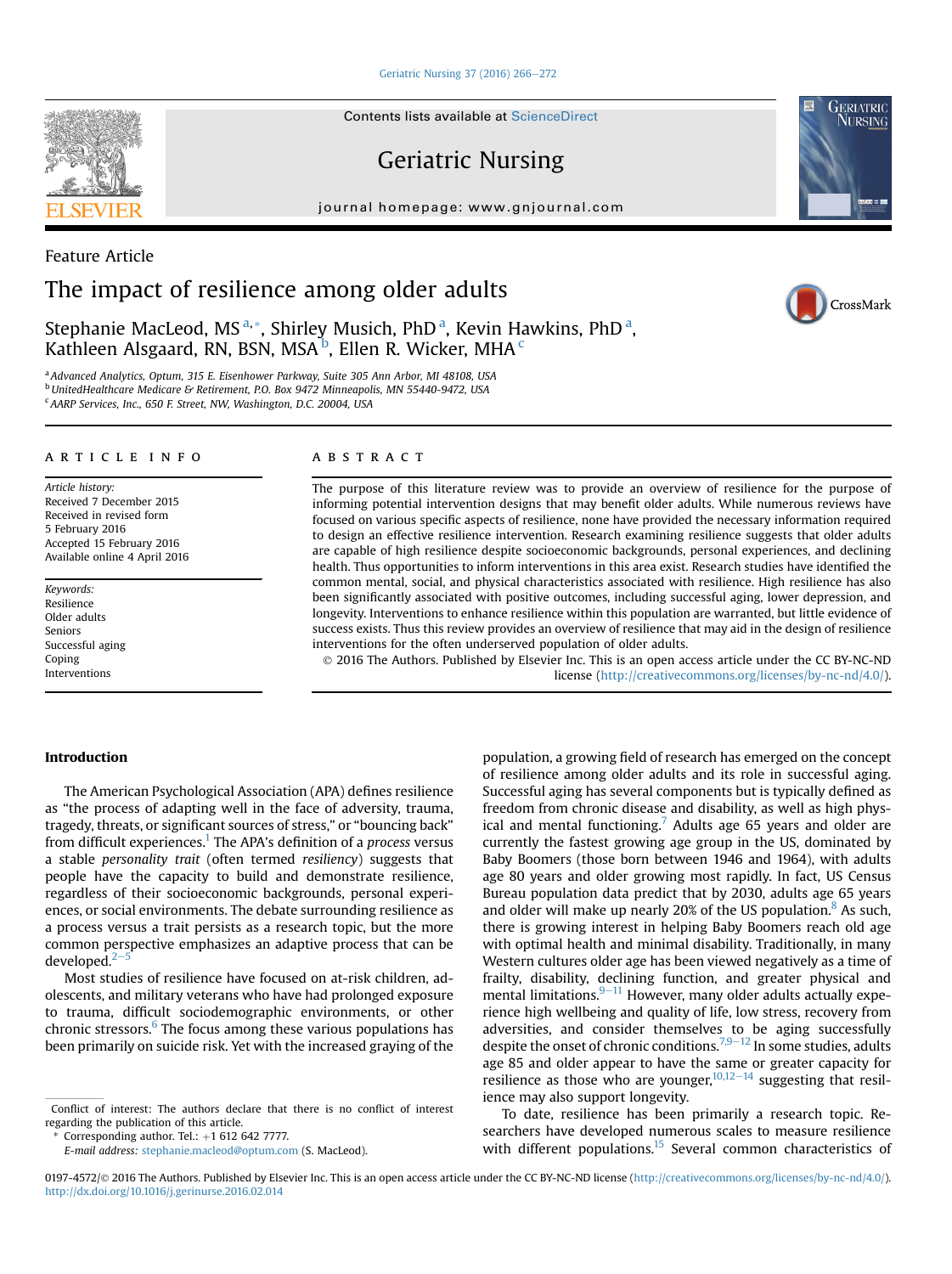resilience among older adults have been identified, including mental, social, and physical components,  $5,7,10,11,13,14,16-23$  $5,7,10,11,13,14,16-23$  $5,7,10,11,13,14,16-23$  indicating that resilience is multi-dimensional. High resilience later in life has been associated with optimal outcomes, such as reduced depression and mortality risk,  $6,7,9,13,16,24-26$  $6,7,9,13,16,24-26$  $6,7,9,13,16,24-26$  as well as better self-perceptions of aging successfully,  $7,25,27$  increased quality of life, and improved lifestyle behaviors.[6,7,9,12,16,21,22,26](#page-5-0)

The purpose of this review is to provide an overview of resilience to inform the design of interventions for older adults. This review will examine 1) definitions and measurement scales of resilience; 2) characteristics associated with resilience; 3) positive outcomes; and 4) existing intervention strategies and/or programs to promote resilience.

#### Methods

#### Inclusion and exclusion criteria

A review of resilience scientific literature indicated no current intervention studies that provided an adequate template for a planned intervention. Thus the purpose of this review was to summarize what is currently known about resilience and to understand what aspects of the construct could be used to inform potential interventions for older adults-currently not often a target for resilience research. Search methods were restricted in order to meet that specific purpose. Online search engines, primarily PubMed, Medline, Google Scholar, and a mainstream Google search, as well as reference lists of relevant articles, were utilized to identify reviews and research studies of resilience among older adult populations. Across these sources, the search focused on articles reporting relevant studies using variations of multiple search terms and phrases, including: resilience, resilience among older adults, resilience and seniors, resilience and Medicare, as well as similar combinations of these terms. In addition, search terms related to specific aspects of resilience were included, such as the following topics: definitions of resilience/defining resilience, prevalence of high resilience, resilience and health outcomes/outcomes of high resilience, characteristics of resilience, measuring resilience/ measurements of resilience, resilience scales, developing resilience, identifying resilience, older women and resilience/resilient older women, and resilience interventions/resilience initiatives/resilience programs.

#### Results of search

Among the reviews and research studies identified focusing on older adult populations, the majority of articles were published during 2005 or later. A few selected articles providing standard definitions or early groundbreaking work in resilience published earlier were included, such as those from the early 2000s or very late 1990s. Studies conducted in the US as well as international research were considered, although only those published in English. Regarding specific studies describing intervention design and implementation, few interventions focused on older adults with designed evaluations were identified, most of inferior quality lacking rigorous design, implementation, or evaluations. Furthermore, most studies described interventions in development or in informal settings with very small study populations, supplemented with discussions focused on strategies that could be effective in this area rather than programmatic elements per se. selected studies with smaller study samples that demonstrated promise were included for completion.

The following is a listing of the number of articles for each topic returned through searching PubMed; each search topic included several specific search terms and phrases. For brevity, only the results from PubMed are described here as it was the primary resource used and provided the vast majority of relevant papers: Resilience: 945; Definitions and Prevalence: 623; Characteristics: 1097; Outcomes: 1129; Measurements: 1078; and Interventions and Programs: 1193.

After a focused review of the articles most relevant to meet the criteria for our intended purpose, the final number of references ultimately included totals 55, with 45 articles published 2005 to present (available at the time of the search) and the remaining 10 published in 2004 or earlier. Although there was clearly some overlap between topics, with all references falling into the general topic of resilience, a distribution of the number of final references selected is shown below for each of the more specific major categories: Resilience: 9; Definitions and Prevalence: 7; Characteristics: 14; Outcomes: 10; Measurements: 8; and Interventions and Programs: 7.

Finally, the search for relevant papers describing proposed resilience interventions or programs relied on a 2010 review of interventions along with updated single research studies; none of the intervention programs reached the level of randomized control studies.

#### Definitions and measurement scales

Various types and definitions of resilience have been described in the literature, as resilience is applied in different contexts similar to how constructs such as wellbeing are used. For the purpose of this review, establishing a definition of the resilience construct was critical to our purpose. The APA's definition as an adaptive process versus a stable personality trait has been generally accepted as a standard definition of resilience. Elsewhere, resilience has been explained as adaptation in the presence of an adversity or loss; an outcome following a stressful event.<sup>[28](#page-6-0)</sup> Resilience has also been defined as the ability to maintain healthy psychological functioning during exposure to stressful life events, $29$  the ability to retain physical or emotional health after a loss, $30$  and resistance to psychological disorders while facing stress or trauma.<sup>[31](#page-6-0)</sup> Several descriptions of resilience are similar to the APA's definition: bouncing back following adversity<sup>[14](#page-6-0)</sup>; the adaptive capacity to maintain independent functioning and wellbeing<sup>32</sup>; negotiating, managing, and adapting to significant stressors or traumas<sup>33</sup>; a pattern of functioning that demonstrates adaptation despite adversity $3.5$ ; and possession of perseverance, competence, strength, and protective processes.<sup>[34](#page-6-0)</sup>

Tools designed to measure resilience are based on the common characteristics aligned with these definitions.<sup>[12](#page-6-0)-[14,16,18,25,30,33,35](#page-6-0)-[37](#page-6-0)</sup> A comprehensive review of resilience scales suggested that the Brief Resilience Scale, Connor-Davidson Resilience Scale (CD-RISC), and Resilience Scale for Adults (RSA) potentially have the best psychometric ratings and strongest measurement qualities of those studied (Table  $1$ ).<sup>[15](#page-6-0)</sup> Nevertheless, in this review, Windle et al determined no true "gold standard" of the measures they evalu-ated.<sup>[15](#page-6-0)</sup> Furthermore no more recent reviews of resilience scales to update Windle et al (2011) or to identify a gold standard measure of resilience from more recent publications were identified.

#### Levels of resilience

Resilience is generally defined by selected criteria to establish measures of high or low levels; thus it is appropriate to focus on high resilience and the characteristics associated with definitions of high levels of resilience. The levels of resilience among older adults vary depending upon the population examined and measurement scale used; high resilience has been reported in the range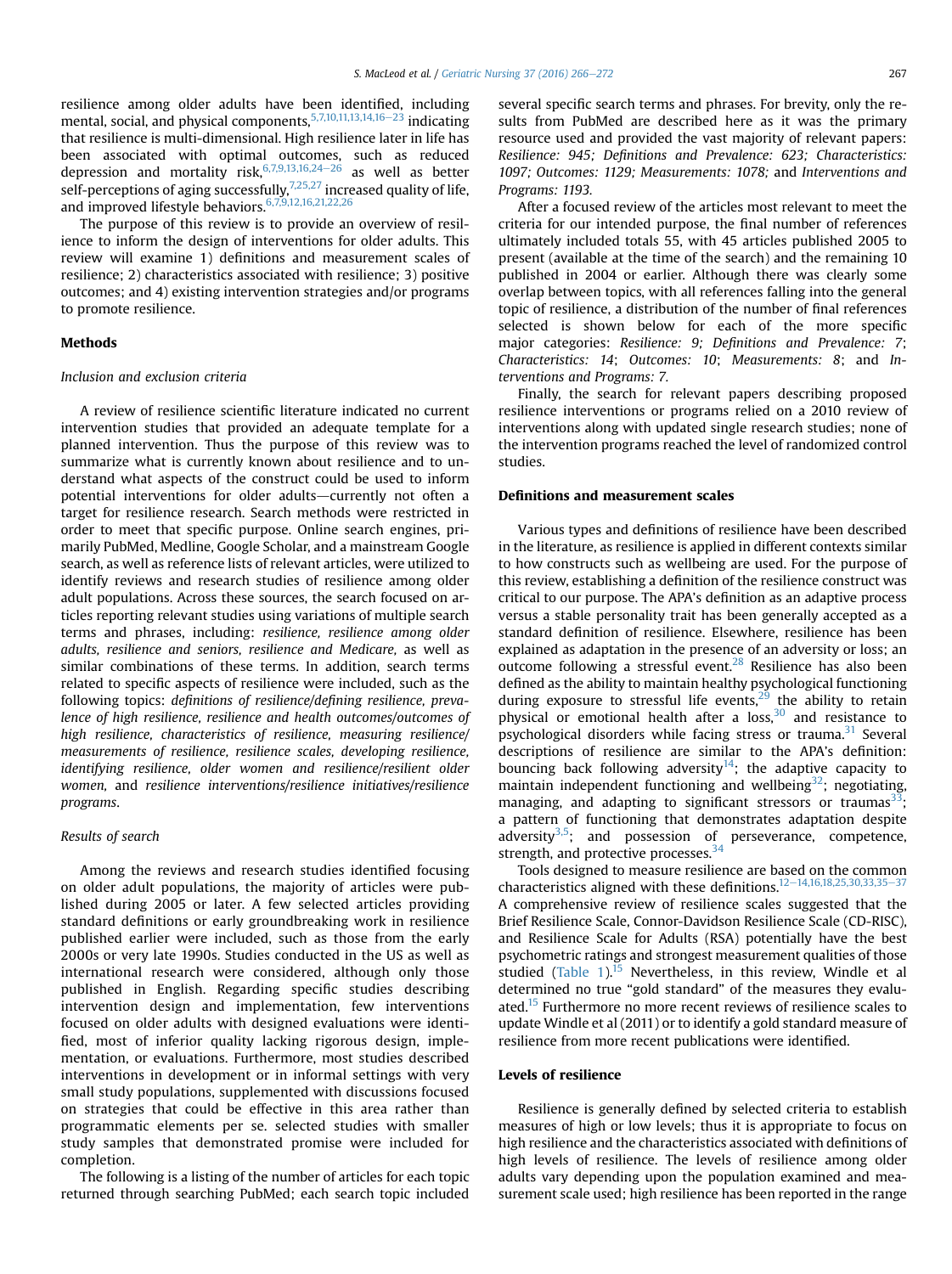<span id="page-2-0"></span>

| v      | I      |
|--------|--------|
| $\sim$ | $\sim$ |

#### Table 1

Resilience Measurement Scales[.15](#page-6-0)

| Measurement scale                                                  | Target population             | Items |
|--------------------------------------------------------------------|-------------------------------|-------|
| Adolescent Resilience Scale                                        | Japanese youth (age $19-23$ ) | 21    |
| Brief Resilience Scale                                             | Adults (age $19-62$ )         | 6     |
| California Healthy Kids Survey                                     | Primary school children       | 34    |
| Child and Youth Resilience Measure<br>(CYRM)                       | Youth at-risk                 | 28    |
| Connor-Davidson Resilience Scale<br>$(CD-RISC)$                    | Adults                        | 25    |
| Dispositional Resilience Scale                                     | Adults                        | 45    |
| Ego resiliency $(1)$                                               | Adults (age $18-48$ )         | 20    |
| Ego resiliency $(2)$                                               | Youth; young adults           | 102   |
| ER (ego resiliency) 89                                             | Young adults                  | 14    |
| Psychological resilience                                           | Older adults                  | 19    |
| Resiliency attitudes and skills profile                            | Youth (age $12-19$ )          | 34    |
| Resilience Scale for Adolescents<br>(READ)                         | Youth (age $13-15$ )          | 39    |
| Resilience Scale for Adults (RSA)                                  | Adults                        | 37    |
| The Resilience Scale (RS)                                          | Adults                        | 25    |
| Youth Resiliency: Assessing<br>Developmental Strengths<br>(YR:ADS) | Youth (age $12-17$ )          | 94    |

of  $14\% - 35\%$  (Table 2). In a study of adults age 50 and older,  $14.5\%$  of the sample was highly resilient based on General Health Questionnaire (GHQ-12) scores (Fig. 1).<sup>14</sup> Results demonstrated that higher levels of resilience are associated with increasing age, suggesting that the younger old are not always as resilient as those who are older. Rates of high levels of resilience in other studies with older adults using the CASP-19 questionnaire, Connor-Davidson Resilience Scale 10-item (CD-RISC 10), and GHQ-12 range from 31%<sup>[16](#page-6-0)</sup> to nearly 46%<sup>7,14,16,3</sup>

#### Characteristics of high resilience

The key characteristics of high resilience among adults age 65 and older highlighted in the literature include mental, social, and physical factors (Table 3). Research suggests that adaptive coping styles,[10,23,25,28,40](#page-6-0) optimism and hopefulness[,7,13,23,25,30,36](#page-5-0) positive emotions, <sup>[6,13,24,25,28,30,41](#page-5-0)</sup> social support and community involvement,<sup>13,14,18</sup> as well as activities of daily living (ADL) independence $^{17}$  $^{17}$  $^{17}$  and being physically active $^{30,42}$  $^{30,42}$  $^{30,42}$  may have particularly strong associations with high resilience and appear to be among the most frequently studied.

Evidence of the mental characteristics associated with resilience in older adults has been reported in the literature. One study classified adults aged  $68-82$  years into resilient or vulnerable

| Table 2                                              |  |  |  |
|------------------------------------------------------|--|--|--|
| Levels of resilience in various studies with adults. |  |  |  |

| Authors                               | Study population                                                  | Rate of<br>high<br>resilience | Measurement tool                                                            |
|---------------------------------------|-------------------------------------------------------------------|-------------------------------|-----------------------------------------------------------------------------|
| Bonanno et al.<br>2002 <sup>38</sup>  | Older widows of<br>couples of which<br>husband was 65 or<br>older | 45.9%                         | CES-D Scale (Center for<br>Epidemiologic Studies<br>Depression Scale)       |
| Scali et al.<br>2012 <sup>39</sup>    | Women age 18-75<br>who had a<br>mammogram                         | 35.3%                         | Connor-Davidson<br>Resilience Scale, 10-item<br>$(CD-RISC 10)$              |
| Jeste et al,<br>20137                 | Adults age 50-99                                                  | 33.6%                         | Connor-Davidson<br>Resilience Scale, 10-item<br>$(CD-RISC 10)$              |
| Hildon et al.<br>$2010^{16}$          | Adults age 68-82                                                  | 31%                           | CASP-19 Questionnaire<br>(control, autonomy,<br>self-realization, pleasure) |
| Netuveli et al,<br>2008 <sup>14</sup> | Adults age $50+$                                                  | 14.5%                         | General Health<br>Questionnaire (GHQ-12)                                    |



Fig. 1. High resilience by age and gender.<sup>[14](#page-6-0)</sup> Percentages of highly resilient women and men calculated from total in each age group.

groups based on CASP-19 (Control, Autonomy, Self-Realization, Pleasure; 19 items) self-reported questionnaire responses.<sup>[16](#page-6-0)</sup> Here, adaptive coping styles were strongly associated with high resilience ([Fig. 2](#page-3-0)), a finding that supports other research<sup>[7,23,25,40](#page-5-0)</sup> suggesting that adaptive coping styles are critical to older adults' capacity to recover from stressful events. In another study of both young  $(18-25 \text{ years})$  and older ( $>64$  years) adults, low hopelessness and low depression (i.e., positive emotions, emotional regulation) were reported to be characteristics of high resilience in both age groups. $^{13}$ 

The opposite effect also occurred: a significant interaction between hopelessness and low resilience, supporting research elsewhere indicating a link between hopelessness and depression with low resilience.<sup>[7,13,43](#page-5-0)</sup> This study also incorporated the social characteristics of resilience. Neither mental illness nor physical dysfunction predicted low resilience among those with strong social support, congruent with previous work showing that strong social networks may promote resilience. $14,18$  Similarly, social support both before and during an adversity appears to increase the likelihood of high resilience in older adults. $14$  Social support has also been linked to positive emotions, with the thought that expressing positive emotions demonstrates an effort to maintain social connections and an interest in forming new ones.<sup>2</sup>

Meanwhile, physical characteristics that tend to be associated with high resilience include independence in activities of daily living (ADLs),<sup>[17](#page-6-0)</sup> being physically active,<sup>[42](#page-6-0)</sup> and better physical health with fewer chronic conditions.<sup>[6,17,30,44,45](#page-5-0)</sup> One study indicated that remaining physically active, with healthy nutrition, can promote resilience and improve the likelihood of high resilience.<sup>[17](#page-6-0)</sup> In another study examining the relationship between weight, physical activity, and resilience, low resilience was strongly associated with obesity; weight management over time was identified as a char-acteristic of resilience.<sup>[44](#page-6-0)</sup>

Finally, while gender may not always predict resilience, it appears to be a factor. Research studies have demonstrated that

| Table 3                            |  |
|------------------------------------|--|
| Key characteristics of resilience. |  |

| Mental                           | Social                              | Physical                       |
|----------------------------------|-------------------------------------|--------------------------------|
| Adaptive coping styles           | Community involvement               | ADL independence               |
| Gratitude                        | Contact with family and<br>friends  | High mobility                  |
| Happiness                        | Self-rated successful aging         | Physical health                |
| Lack of cognitive<br>failures    | Sense of purpose                    | Self-rated successful<br>aging |
| Mental health                    | Social support and<br>connectedness |                                |
| Optimism/hopefulness             | Social support seeking              |                                |
| Positive emotions/<br>regulation | Strong, positive relationships      |                                |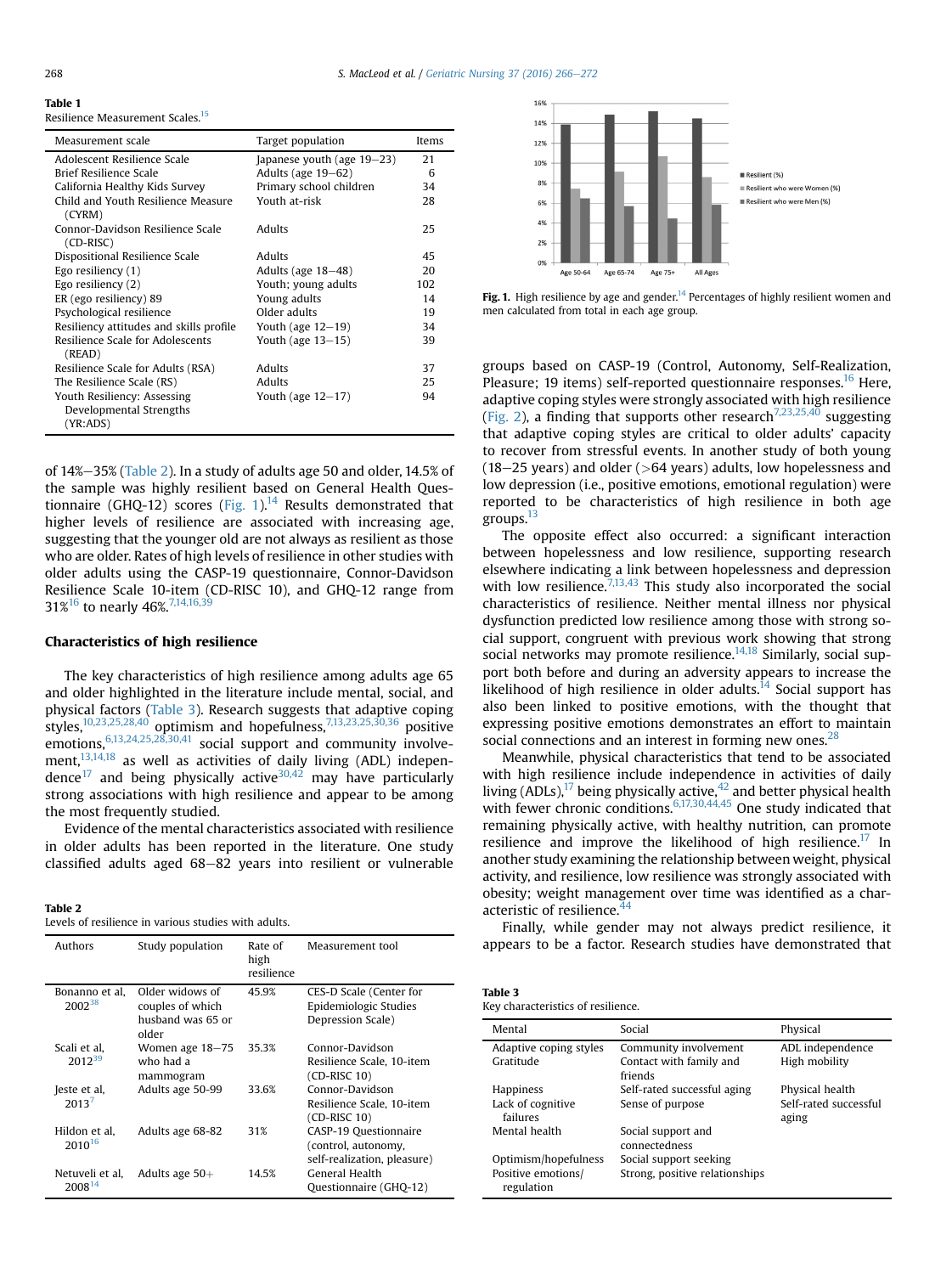<span id="page-3-0"></span>

Fig. 2. Social support and coping styles among the resilient.<sup>[16](#page-6-0)</sup> Social support and coping styles are two of the most studied characteristics of resilience. Here, study participants were grouped as resilient or vulnerable based on QOL CASP-19 scores. All analyses were adjusted for age, sex, and income.

women appear to be generally more resilient than men; older women more so than younger women, even following the loss of a spouse. $14,46$  Many older female Baby Boomers have faced multiple past adversities, such as caregiving and financial concerns, which may bolster them to face challenges later in life.<sup>11</sup> Furthermore, they have often endured stressful events, such as caring for a family while a spouse was serving in the military, as well as cultural and societal change.<sup>[20](#page-6-0)</sup> Older women appear to be particularly skilled at establishing and maintaining social connections, reaching out to help others, and connecting through volunteering and community involvement, all of which seem to support high resilience.<sup>[11,18,20](#page-6-0)</sup>

#### Outcomes associated with high resilience

Resilience research suggests a potential association with certain psychological and physical characteristics and optimal outcomes, such as higher quality of life, greater happiness, better mental health and wellbeing, successful aging, lower depression, longevity, and reduced mortality risk. Of these, higher quality of life, greater happiness, and lower depression are common outcomes associated with interventions. The key positive characteristics that have been associated with these positive outcomes of high resilience include strong coping skills, $10,23,25,28,40$  optimism, $7,13,23,25,30,36$  positive thinking and emotions,  $6,13,24,25,28,30,41$  a strong social support network, $13,14,18$  and engagement in physical activity. $30,42$ 

Studies focusing on the potential health outcomes of having high resilience suggest that high resilience later in life can help older adults to achieve improved quality of life, better mental health, and overall self-perceived successful aging, despite the adversities they may face. $6,7,21$  Other reported psychological outcomes of high resilience include greater happiness, wellbeing, and satisfaction with life; improved resistance to stress; and lower rates of depression.<sup>[5](#page-5-0)-[7,9,13,16,21,25,36,43,47](#page-5-0)</sup> Positive physical outcomes associated with high resilience include ADL independence, increased longevity, lower mortality risk, and faster cardiovascular recovery.[2,5,7,12,13,16,17,22,26,30,41,47,48](#page-5-0)

The combined psychological and physical characteristics of high resilience have the potential to ultimately impact the process of successful aging.<sup>7,25</sup> Successful aging has been defined in terms of physical health and functioning, rather than psychological factors (i.e., quality of life, wellbeing), a perspective that essentially excludes those with declining health, multiple chronic conditions, and physical or ADL limitations. However, more recent perspectives suggest that achieving resilience should be the focus of aging,

rather than striving for the traditional definition of successful aging.<sup>[2](#page-5-0)</sup> Elsewhere, researchers have examined the relationship between resilience, successful aging, and physical activity, finding that those who are highly resilient are more likely to age successfully and thus are more likely to engage in activities often associated with successful aging, such as continuing to be physically active. $30$  This concept provides further support for the idea that physically active older adults may be able to maintain their health and adapt to the challenges of aging with greater success.  $2,23,45$ 

Finally, reduced mortality risk and increased longevity have been examined as potential outcomes of resilience.<sup>[26,45](#page-6-0)</sup> In one sample, researchers found that high resilience scores were significantly associated with lower risk of mortality, even among the very old (85 years and older).<sup>[26](#page-6-0)</sup> These findings suggest that interventions to enhance resilience may improve longevity and have other positive effects on health. Resilience has been further examined as a contributor to longevity, with results indicating that resilience is most impactful at very advanced ages.<sup>[48](#page-6-0)</sup> In this study, respondents aged 94-98 years with high resilience were 43.1% more likely to reach 100 years than those with low resilience. In addition, those aged 100 years and over were the most resilient among the older groups after controlling for confounding variables including health status, suggesting that resilience contributes to longevity among the very old.

Achieving the optimal outcomes tied to high resilience may require consideration of the unique adversities common to later life. The adversities that older adults face vary in number, severity, and significance, from changes in daily routine to loss of a spouse. Some older adults respond to multiple challenges by suffering chronic distress, depression, and declining health, while others are able to adjust with temporary reactions and return to their previous level of normal functioning within a brief period of time.<sup>17,24</sup> Research suggests that an accumulation of adversities throughout life may offer opportunities for resilience, build confidence in meeting challenges, and thus improve outcomes later in life.<sup>[4,20](#page-5-0)</sup> Still, it remains unknown why some older people cannot weather life's hardships as well as others, $17$  thus it may be beneficial to consider that different adversities influence the types of resilience interventions needed.

#### Interventions to build and strengthen resilience

Research suggests that opportunities exist to help older adults improve resilience late in life. $22,30$  To date, however, much of the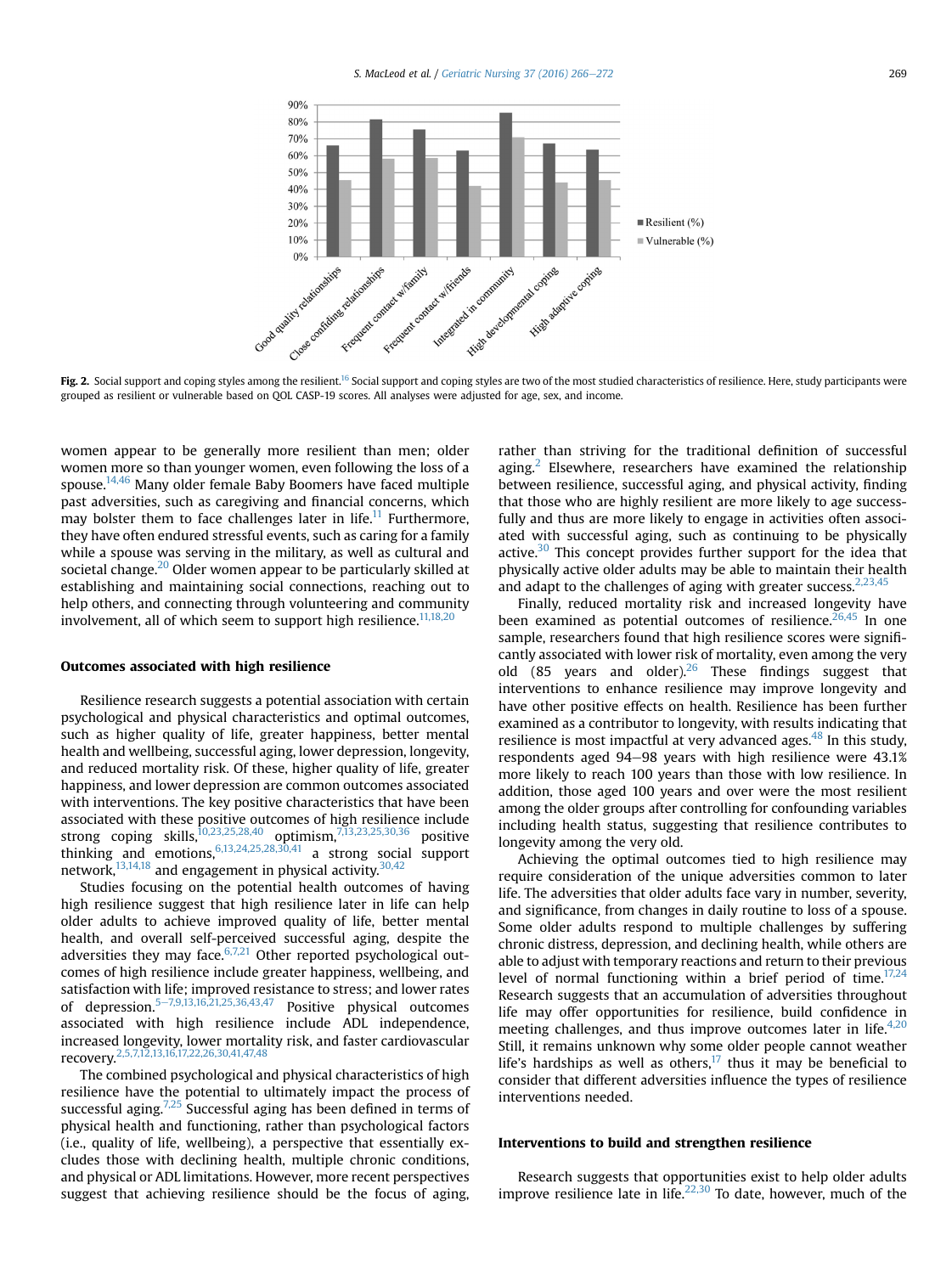<span id="page-4-0"></span>research has focused on developing measurement scales and identifying characteristics of resilience as summarized above; no longitudinal studies found to date have tracked changes in resilience over time among older adults. One review examining programs to promote resilience identified very few peer-reviewed publications describing resilience interventions. $49$  The programs described target primarily at-risk or disadvantaged younger age groups, with minimal attention given to older adults (Table 4).  $49\text{ As}$  $49\text{ As}$ an example, one intervention aiming to promote resilience and achieve positive mental and physical outcomes targeted middle and high school students impacted by the 9/11 terrorist attacks. Designed as an outreach campaign, this program was delivered by bringing together small groups at community events to strengthen bonds with others and to share coping strategies to enhance resilience. Another program, also using a structured, small-group format, sought to improve coping skills in children and teenagers to build higher resilience and thereby reduce anxiety and depression. Neither program has been validated with older adults. Furthermore, to date, interventions targeting resilience in various populations have been primarily pilot programs, with small sample sizes and little if any evaluations of participant outcomes. These authors could find no published randomized trials for resilience interventions. Finally, this review of the literature identified no other comprehensive reviews of resilience interventions than Windle et al (2010), although more recent single study publications are included.

Most programs targeting resilience recommend approaches that could be successful rather than developing, implementing, and evaluating interventions per se. Some of these strategies take a public health approach by suggesting general ways to prepare for challenges before they occur, rather than individual assistance for those who have already experienced adversities. One example is the APA's campaign to increase awareness of and provide resources for building resilience.<sup>[1](#page-5-0)</sup> The APA's Resilience Tool Kit recommends approaches to building resilience, including maintaining strong relationships and social support; becoming active in the community; thinking positively; and maintaining hopefulness. The APA's program, like others, has not been evaluated for its impact on resilience.

Although older adults appear to be an underserved population in terms of resilience interventions, research with specific groups of older adults facing adversities may be useful in developing interventions. A study examining resilience among older US veterans suggested that multi-dimensional approaches incorporating a focus on social support to achieve an outcome of reduced depression may be appropriate for building resilience with other high-risk elderly populations.<sup>[51](#page-6-0)</sup> Elsewhere, a review of suicide interventions identified 19 studies evaluated for use with adults age 60 years and older, most of which focused on reducing risk factors such as depression and isolation rather than on more positive aspects of positive thinking, coping skills, and/or social support.<sup>[52](#page-6-0)</sup> The interventions reviewed used various outreach formats, including: education and support; interpersonal psychotherapy; small-group,

community workshops; depression screenings; group activities; and individual counseling.<sup>5</sup>

Interventions emphasizing optimism and positive emotions may be particularly effective in building resilience.<sup>13,24,34</sup> Research highlights the importance of increasing positive emotions, such as through cognitive behavioral therapy (CBT), mindfulness, and focused activities to enhance happiness, with the conclusion that doing so can improve resilience and boost wellbeing more effec-tively than reducing negative behaviors.<sup>[3,6,13,24,25,28,30,41,43](#page-5-0)</sup> Some studies with children and adolescents<sup>49</sup> have recommended smallgroup therapy or coaching to enhance participants' problemsolving and adaptive coping skills and optimistic thinking to improve wellbeing. However, similar group interventions with older adults have not been reported so it remains unknown whether this approach is translatable to other populations. These interventions also included resilience programs targeting older adults (age  $65+)$  but only in a peer-support pilot program format in which older volunteers provided social support to bolster emotional resilience.<sup>49</sup>

Elsewhere, research has focused on building resilience through older adults' ability to savor positive experiences; activities to encourage anticipation of future events; and tools to strengthen relationships that trigger feelings of happiness. $6,19$  A review examining the relationship between happiness and resilience demonstrated that interventions to boost happiness through optimism, gratitude, and positive emotions also have the potential to build resilience.<sup>[19](#page-6-0)</sup> These studies have used a range of activities to boost happiness, from behavioral, such as by writing about feelings of gratitude, to motivational, such as by developing specific goals.<sup>19</sup> Interventions to increase happiness have asked participants to count their blessings and practice an act of kindness toward another person.<sup>[19](#page-6-0)</sup> The same research group conducted an intervention demonstrating that making journal entries of gratitude was associated with higher wellbeing. Elsewhere, a series of happiness studies found that students who directly dealt with negative experiences by writing or talking about them were able to cope successfully and subsequently reported increased wellbeing and physical health[.19,53](#page-6-0) Most of these happiness interventions have targeted younger populations with a high risk of suicide. However, research suggests that successful happiness-boosting strategies are similar to those suggested for older adults and may serve to increase resilience, as well. $6,19,54$ 

Incorporating physical activity may be an effective alternative for supporting resilience among older adults.<sup>30,54</sup> Engagement in physical activity is a characteristic of resilient individuals, and resilience in turn has been shown to improve healthy lifestyle behaviors. $9,30$  However, no designed interventions to test the impact of physical activity and other lifestyle behaviors on resilience among older adults were identified.

Finally, research indicates that personalizing resilience interventions, rather than using a one-size-fits-all approach, has the best potential for older adults.<sup>24,28,54</sup> For example, interventions may include adjusting daily schedules and activities, building

#### Table 4

Examples of resilience interventions and programs.

| Intervention/Program                                        | Obiective                                                                                                                  | Target                          | Evaluation |
|-------------------------------------------------------------|----------------------------------------------------------------------------------------------------------------------------|---------------------------------|------------|
| APA road to resilience campaign <sup>1</sup>                | To promote general resilience within communities                                                                           | General public                  | No         |
| Arizona State University Resilience Workshops <sup>50</sup> | To improve health by strengthening people through<br>community connections; to examine resilience through<br>healthy aging | General public; baby<br>boomers | No         |
| Kuwert et al, $2014^{51}$                                   | To examine loneliness and resilience among older<br>US veterans                                                            | US veterans                     | Yes        |
| Stewart-Knox et al, 2012 <sup>44</sup>                      | To examine BMI, obesity, and resilience                                                                                    | Adults age $43+$                | Yes        |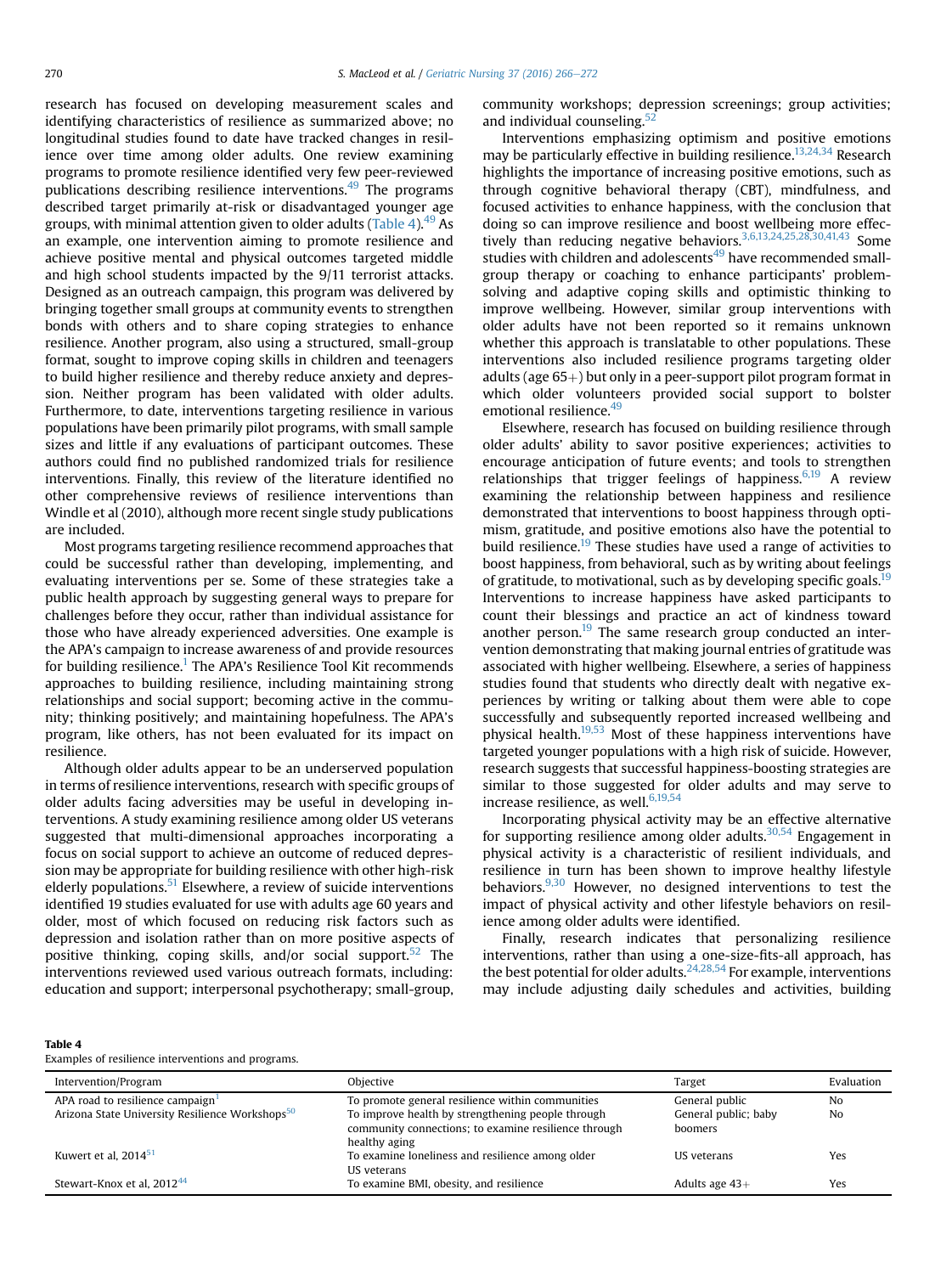<span id="page-5-0"></span>adaptive coping skills, and/or focusing on emotional regulation to ease bereavement for surviving spouses.<sup>[28](#page-6-0)</sup> Other effective interventions may emphasize the strengths of older adults, including the ability to establish and maintain social connections, willingness to help others, and desire to engage in the community.<sup>3</sup> Volunteering and other social or community involvement, perhaps through organized senior center activities, may be particularly effective with older adults who experience loneliness or a desire for social interaction. $44,55$  Senior centers bring groups of people together to engage in a wide range of social activities, such as day trips, meals, cooking classes, and exercise classes, and thus are well positioned to connect older adults with peers who have similar interests. Very little research has been published on the role of senior centers, but this approach holds strong potential for resilience interventions targeting seniors.

#### Discussion

Although resilience remains primarily a research topic, certain areas, such as the definitions, characteristics, and outcomes, are coming to a consensus. Numerous tools have been designed for measurement, but of the scales available, no true gold standard has been determined. Based on the evaluation of 15 resilience scales described earlier<sup>[15](#page-6-0)</sup> as well as findings in this review ([Table 1](#page-2-0)), a few of these scales do have strong properties (i.e., reliability, validity, internal consistency) and potential for wider application. Among the scales presented, the Brief Resilience Scale may be the most highly recommended for the purpose of informing resilience interventions, based on its appropriateness, short length, and reliability.

Various studies have demonstrated that mental, social, and physical characteristics all play an important role in maintaining high resilience. The strongest evidence indicates that mental factors including adaptive coping, optimism, and positive emotions as well as social support/connectedness are necessary aspects of maintaining high resilience and would be critical to an effective intervention.  $6,7,10,13,14,16,18,24,25,28,30,40$  Finally, many researchers agree that physical characteristics play a role in resilience, although not as significantly as do the mental and social aspects.

Designed resilience interventions specifically targeting older adults generally do not exist per se. The majority of existing initiatives have targeted high-risk younger adults or military veterans at risk for suicide; most have been strictly academic research studies with methodological weaknesses, small numbers, no evaluations or outcome measures, and are not scalable or validated for older adults ([Table 4](#page-4-0)). In related research, interventions focusing on expression of optimism, positive emotions, and gratitude have shown promise in increasing happiness as an outcome to subsequently boost resilience,  $49,53$  yet these too lack strong methodology, evaluations, and have minimal documented success. However, positive emotions appear to be the critical mechanism for increased wellbeing in these happiness interventions and could potentially have the same effect in resilience interventions by improving coping ability, optimism, and enabling people to face challenges more effectively.<sup>[49,53](#page-6-0)</sup> Meanwhile, this review found no tested interventions incorporating physical activity to build resilience among older adults, despite research suggesting that physical activity is an important factor of resilience. $30,44,45$ 

Despite the lack of critically designed and evaluated resilience interventions, there are valuable learnings from aspects of these programs, such as the focus on expressing positive emotions, gratitude, and optimism, the role of social support, and coping with negative experiences by writing or talking about them. Research studies focused on improving adaptive coping skills, for instance, have shown promise in this approach to building resilience and thereby reducing anxiety and depression as key outcomes. The role

of positive emotions and optimism, primarily through expression of gratitude and kind acts in happiness interventions, is also notable and may be effective with older adult populations, as well. Key outcomes highlighted in these existing studies include greater wellbeing and happiness as well as reduced depression and anxiety, along with better physical health. As such, interventions designed for older adults may benefit from identifying these outcomes as important measures of success. The lack of evaluations of current programs illustrates the need to critically evaluate each intervention design with identified outcomes, such as those described here, in order to make significant progress of the understanding of how to enhance resilience among older adults.

#### Future considerations

Considering the types of interventions that may be effective with older adults, examining senior centers as an appropriate setting for resilience interventions is a logical recommendation for developing initiatives for this population. Senior centers are likely well positioned to implement resilience interventions for groups of seniors but are often faced with barriers of lack of staffing to deliver programs and effective recruitment strategies for seniors who may benefit most from planned activities. Research also indicates a need for multi-dimensional interventions to address resilience including mental, social, and physical aspects critical to developing resilience. $51-53$  $51-53$  $51-53$  In addition, researchers need agreement on a brief, effective measure with concise questions to provide evidence that resilience can change over time. Establishing a standard tool would facilitate the design, testing, and evaluation of interventions across the scientific literature, enhancing study comparisons and facilitating intervention designs to improve resilience among older adults.

#### **Conclusions**

This review of existing research examined resilience among older adults for the purpose of informing a designed intervention. Findings revealed that resilience is most often viewed as a process rather than a personality trait; as such many older adults are capable of improving their resilience later in life. The key characteristics of highly resilient individuals have been demonstrated in various studies and include mental, social, and physical factors that lead to optimal outcomes of improved quality of life, happiness, and wellbeing as well as reduced depression. Designed interventions to enhance resilience among older adults to date generally do not exist; however, there are opportunities to benefit from the adaptation of effective strategies from other psychological interventions targeting this population.

#### References

- 1. American Psychological Association. The Road to Resilience. ©, [http://www.apa.](http://www.apa.org/helpcenter/road-resilience.aspx) [org/helpcenter/road-resilience.aspx](http://www.apa.org/helpcenter/road-resilience.aspx); 2015. Accessed 08.05.15.
- 2. [Harris PB. Another wrinkle in the debate about successful aging: the under](http://refhub.elsevier.com/S0197-4572(16)00068-9/sref2)[valued concept of resilience and the lived experience of dementia.](http://refhub.elsevier.com/S0197-4572(16)00068-9/sref2) Intl J Aging Hum Dev[. 2008;67\(1\):43](http://refhub.elsevier.com/S0197-4572(16)00068-9/sref2)-[61.](http://refhub.elsevier.com/S0197-4572(16)00068-9/sref2)
- 3. [Luthar SS, Cicchetti D. The construct of resilience: implications for](http://refhub.elsevier.com/S0197-4572(16)00068-9/sref3) [interventions and social policies.](http://refhub.elsevier.com/S0197-4572(16)00068-9/sref3) Dev Psychopathol.  $2000;12(4):857-885$ .
- 4. [Manning LK. Navigating hardships in old age: exploring the relationship between](http://refhub.elsevier.com/S0197-4572(16)00068-9/sref4) [spirituality and resilience in later life.](http://refhub.elsevier.com/S0197-4572(16)00068-9/sref4) Qual Health Res. 2013;23(4):568-[575](http://refhub.elsevier.com/S0197-4572(16)00068-9/sref4).
- 5. [Ong AD, Bergeman CS, Boker SM. Resilience comes of age: de](http://refhub.elsevier.com/S0197-4572(16)00068-9/sref5)fining features in later adulthood. J Pers[. 2009;77\(6\):1777](http://refhub.elsevier.com/S0197-4572(16)00068-9/sref5)-[1804](http://refhub.elsevier.com/S0197-4572(16)00068-9/sref5).
- 6. [Smith JL, Hollinger-Smith L. Savoring, resilience, and psychological well-being](http://refhub.elsevier.com/S0197-4572(16)00068-9/sref6) in older adults. [Aging Ment Health](http://refhub.elsevier.com/S0197-4572(16)00068-9/sref6).  $2015;19(3):192-200$  $2015;19(3):192-200$ .
- 7. [Jeste DV, Savla GN, Thompson WK, et al. Older age is associated with more](http://refhub.elsevier.com/S0197-4572(16)00068-9/sref7) [successful aging: role of resilience and depression.](http://refhub.elsevier.com/S0197-4572(16)00068-9/sref7) Am J Psychiatry. [2013;170\(2\):188](http://refhub.elsevier.com/S0197-4572(16)00068-9/sref7)-[196.](http://refhub.elsevier.com/S0197-4572(16)00068-9/sref7)
- 8. Vincent GK, Velkoff VA. [The next four decades: the older population in the United](http://refhub.elsevier.com/S0197-4572(16)00068-9/sref8) States: 2010 to 2050[. US Census Bureau; May 2010](http://refhub.elsevier.com/S0197-4572(16)00068-9/sref8).